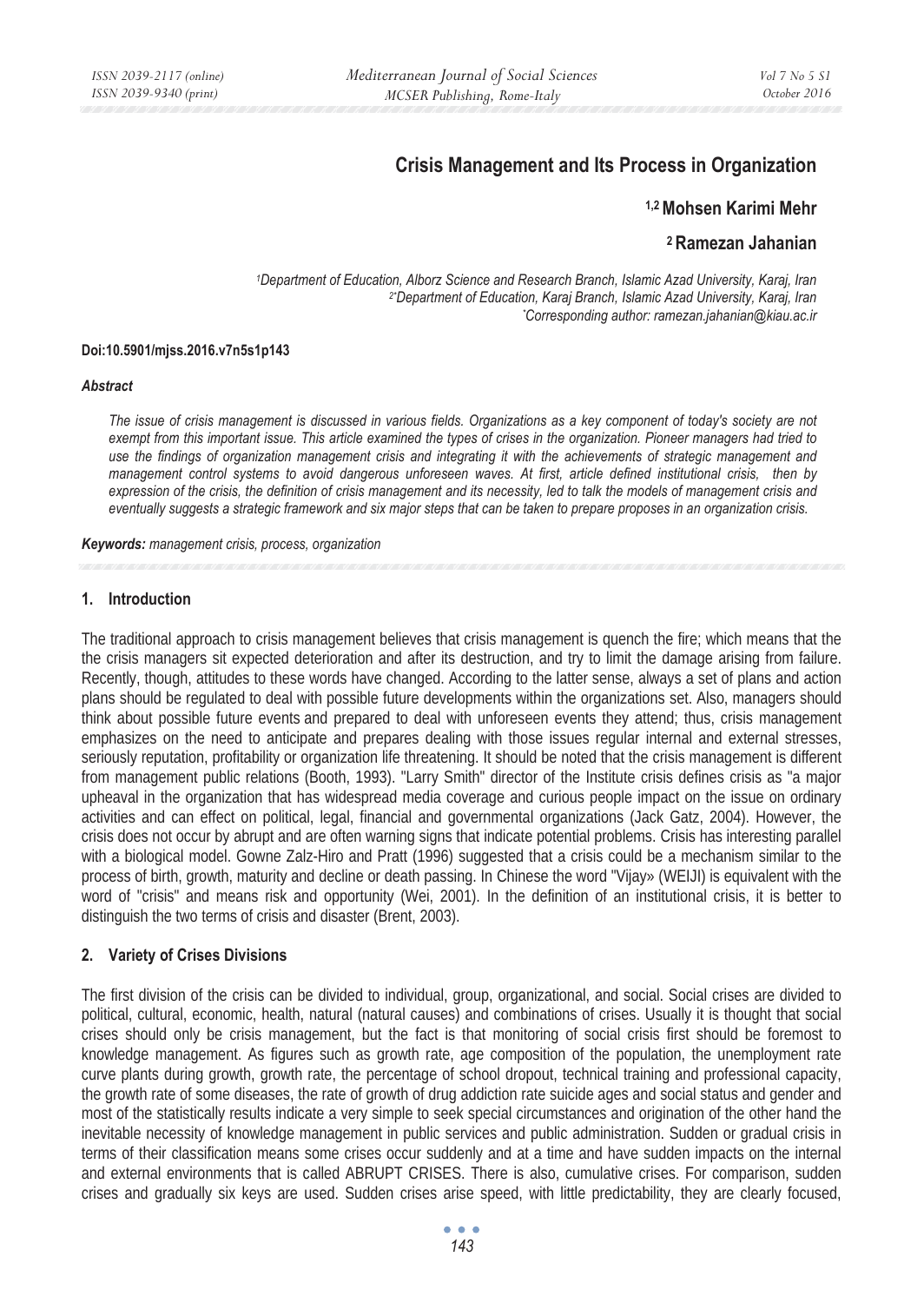manifest, start of a specified event, taking place at a fixed time, and the organization's non-compliance with one or a few aspects the environmental aspect. In comparison, the gradual crises, arise gradual and cumulative, the much anticipated capabilities are not clear, their starting point is of a threshold level, over time, the likelihood of their occurrence get more and organization of non-compliance are created with several aspects of the environment.

# **3. Parsons Defines Three Types of Crises as Follows**

### *3.1 Immediate crises*

These crises have not any previous warning signs and organizations will also be able to research about them and they are not planning to disposal.

- 1. Crises that appear gradually, slowly created and can be stopped or restricted by organizational measures.
- 2. Ongoing crisis: These cries last for weeks, months or even years. Faced strategies with this crisis depends on different situations including time pressures, the extent of control and a massive amount of these events.

The two criteria of threat level, time pressure, and the severity of the events, classify and identify the critical and can be revealed through the site when a phenomenon or a problem can be turned into a crisis. Burnett" using these three criteria and the criteria of reaction or response options, proposed a matrix to classify crisis where 16 houses exist.

"Mytraf View ": he used to classify crises of two ranges. One range specifies internal and external of crises. That crisis happens within the organization or outside the organization. Another range shows technical or social crisis. The weirder such measures, the necessity for readiness of managers to deal with crises caused by them, is more (Spillon, 2002).

### *3.2 Crisis and predictors of crisis*

If you want to give definitions of crisis it should be given as proper circumstances defined by individuals. The return point for better or worse or critical juncture. Definitions are short but full of meaning about the crisis. Overall it should be agreed to provide a clear definition of crisis that is extremely difficult and definitions are also all relative. Because it may be a subject to a organization or community crisis but a crisis in other garment but the fact that the urgent and serious measures should be taken to be in critical condition is more acceptable to all communities because a critical situation is distinct from the normal conditions.

"Kahn and Wighter" presented a comprehensive approach to crisis

- 1. The turning point in the events and unexpected consequences for his actions.
- 2. While the immediate reaction of the participants demand.
- 3. The conditions that create uncertainty.
- 4. Reduction of control over events.
- 5. The circumstances in which the available information is severely reduced.
- 6. Circumstances that increase pressure and stress for employees and communities.

In order to define natural disasters, it can be said that crisis is an accident that is created after the occurrence of natural and human performance suddenly and hardship and difficulty to impose a set or humane society that eliminates the extraordinary need for immediate emergency measures.

## **4. The Role of States and Governments in Preventing and Reducing Social and Economic Crises**

Critical management increases knowledge management to public service. For example, the population growth rate in year X demonstrates the need for nursery school Park gyms, health centers book Fair recreational centers science laboratory recreational sports centers, movie theater educational and psychology centers, doctor and new educational software. Education knowledge of a generation with satellite, internet, computer, international trade relations, ravel overseas and consort with the children of migrant families are in western countries.

## *4.1 Crisis managers*

According to the definitions in the field of crisis management and the crisis that has been focused and what many scholars on have consensus is that the role of crisis management in a short time with the best principles of crisis management. In paragraph 3, a comprehensive plan to rescue the country's crisis management is defined: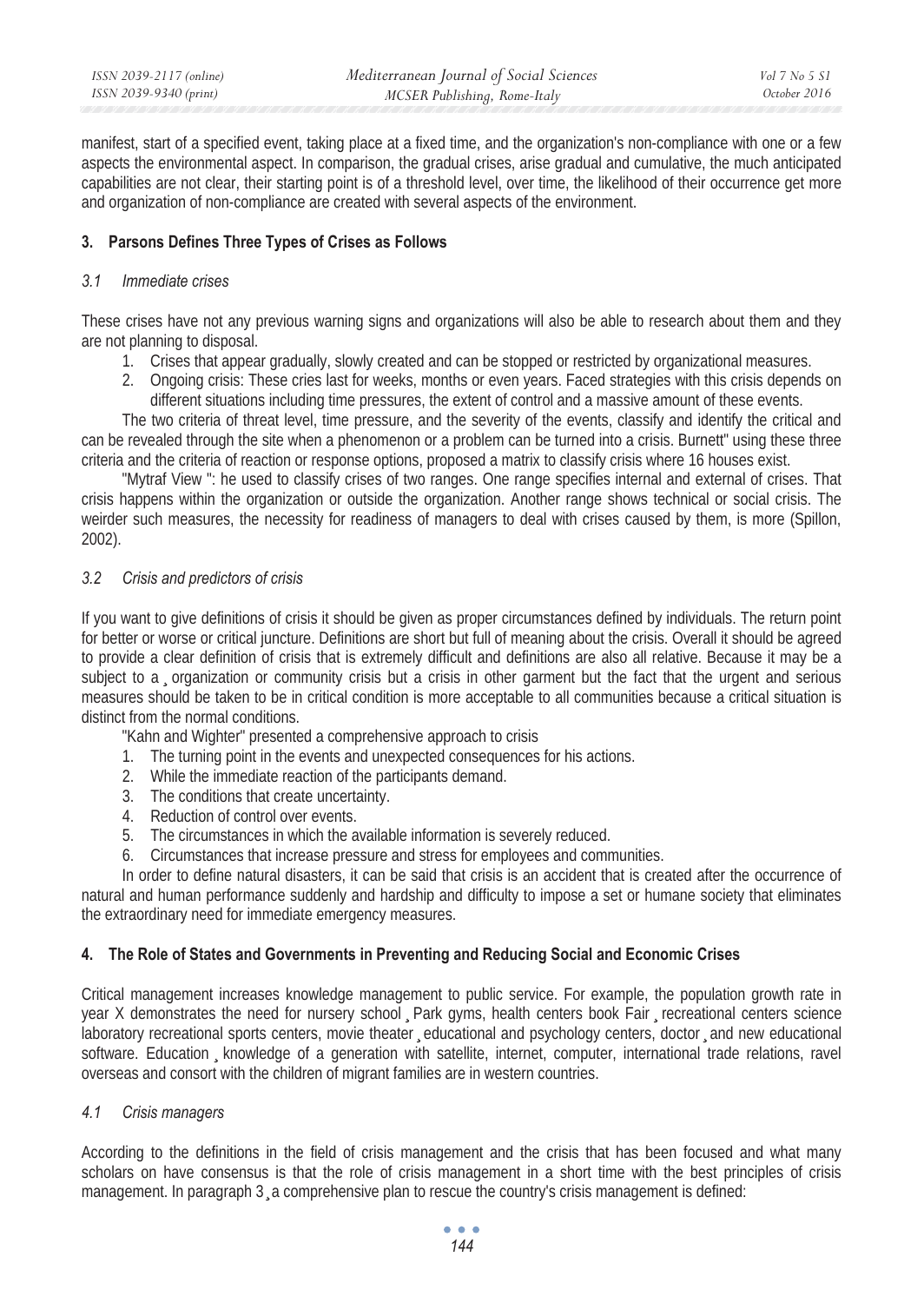Some of the critical that manager's encounter in a company or organization may include:

- Unmotivated of staff.
- The use of unqualified managers in different parts
- Failure to achieve the objectives of the company or organization
- Dissatisfaction of customers or clients
- Lack of confidence in staff. Portfolio of managers (crisis of confidence)
- **Strike**
- Financial crises.
- Rules, command, reflex action of non-efficacy and etc.
- Unpredictable events.

In fact, it can be said that the main objective of crisis management is reasonable solution to correct abnormal condition, in a way that basic resources essential for the organization be maintained.

### *4.2 Actions that organizations should do in times of crisis are as bellows*

- 1. The identification and prioritization of the needs of crisis
- 2. Understanding the factors that caused the crisis to prioritize these factors
- 3. Providing facilities and grounds need to solve or control or mitigate crisis
- 4. Choosing appropriate solutions (the best solution)
- 5. Providing employee involvement, solutions, or suggestions by them (and justifying the staff)
- 6. The formation of the Crisis Staff
- 7. The consequences of the crisis to be investigated
- 8. Since the measures taken to solve the crisis or controlled by members of staff
- 9. Sometimes the presence of a social worker or psychologist person can also be effective.
- 10. Identification of centers and institutions that can help in solving the crisis.

### *4.3 Crisis management models*

A. The model of Tiri and Mitraf crisis management: Tiri and Mitraf suggested that effective management of organizational crisis, is aside from the kind of crisis, including the crisis in the management of the five stages identified as (1) identify or track marks, (2) preparation and prevention, (3) inhibition of destruction, (4) improvement, (5) learning.

Clearly, the first two stages, is the pre-crisis process and includes pre activity crisis management. For comparison, proactive crisis management has importance for any business organization because the organization in many ways deal with unwanted and unexpected crisis situations and will prepare and place in a favorable position at the time of the crisis. For the emergence of such management three main activities should be done: (1) establish a program for the crisis, (2) crisis management team, and (3) regular training of personnel to deal with the crisis (Rezvani, 2008).

B. The model of proactive versus reactive model: Basically, in a crisis situation, the crisis are seen in two ways including reaction and pre active. Organizations also can ignore warning signs and respond to the crisis and to confront the crisis and its management can prepare in advance. In the first case the consequences of the crisis are not clear but in the latter case not only provides opportunities for crisis management, but could even lead to the disposal crisis. In response model, the decision is taken and adopt a crisis during or after the events, but in pre active models, different forms of decision-makers anticipate the crisis and also plans deal with them. The first step in pre active model, is analyzing pathological crisis that is trying to vulnerabilities in the organization and also identify the factors contributing to the crisis. "Slaughter" has provided model to identify factors contributing to the institutional crisis. In this model, the management and organizational characteristics influence the decision-making efficiency and environmental variables and compete with the effectiveness of the decision, and the move towards crisis forms (Rezvani, 2008). Environmental variables and sudden changes in the environment, include changes in markets, suppliers and providers, economic, political, and social and so on. Management features include capabilities and features of human resources and management skills, leadership styles, they have a strong influence on the decisions and the organization's ability to deal with the crisis. Organizational features include the size of the organization, resources, structure, control and operating procedures and that the impact of crisis situations.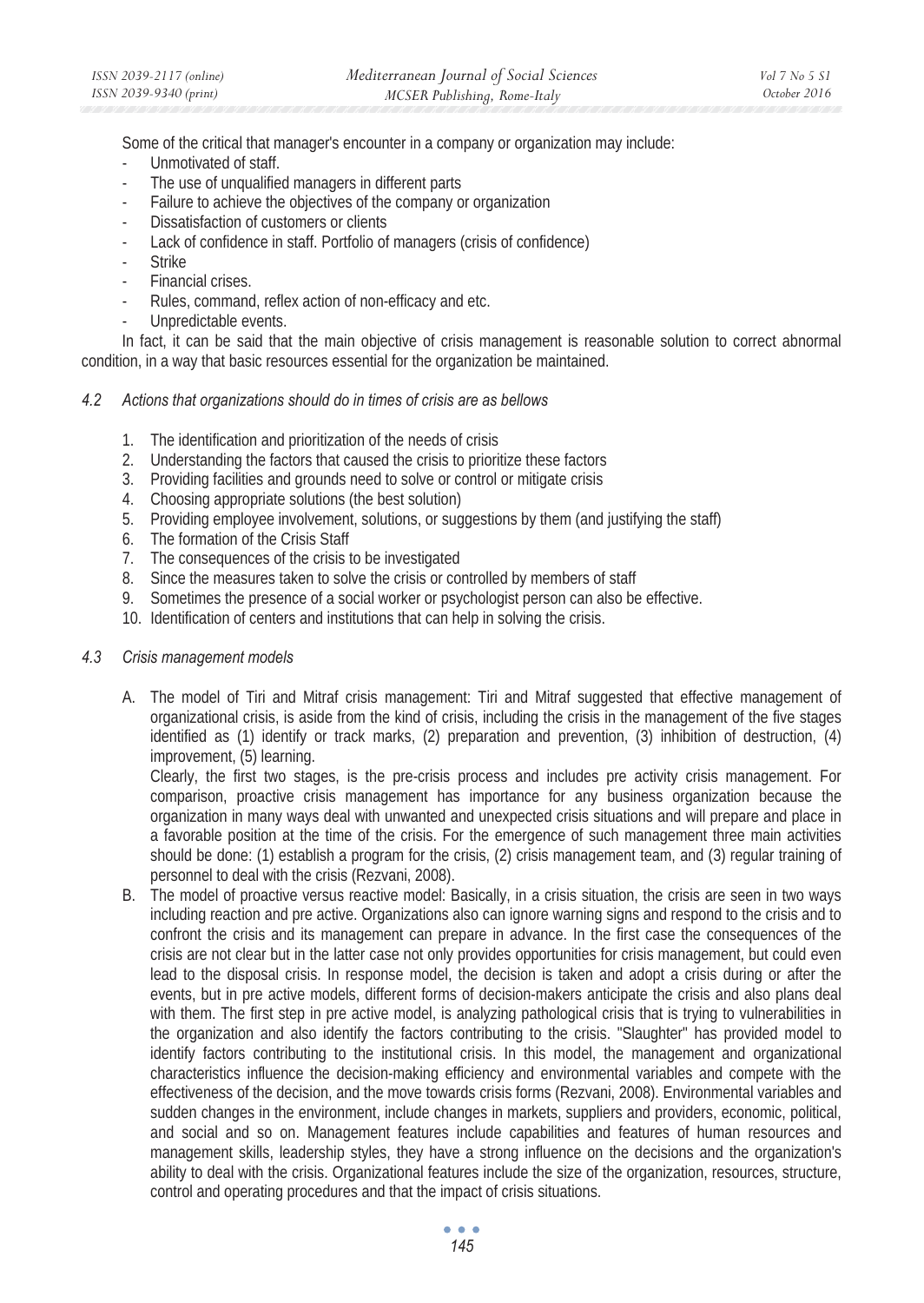C. The life cycle of crisis and strategic perspective to it: life cycle of the crisis suggests that any crisis pass through several stages. Classification of the crisis on the basis of its life cycle, in particular the crisis strategies in each of the stages of his life, and even how to stop the crisis useful for administrators (Rezvani, 1387).

### *4.4 The necessity of crisis management*

The world is moving towards a global village. We live in a global community that its components interconnected by a complex system. News at the speed of light reaches everywhere. After a few minutes people around the world are aware of it. Media and the public cannot wait to hear the facts and accurate news and explanations are necessary. It is the responsibility of those responsible for operational planning and run effective crisis management. To avoid severe crisis, the relations between going and staying secure organizations against threats and adverse events associated with crisis management is necessary. It is possible to lose credibility and their members with the crises in the private sector, corporate customers and non-profit organizations. Governments are also toiling incurred.

Companies that have crisis management plans are able to:

- Litigation and legal complaints to be prepared;
- Providing accurate and timely information on emergencies;
- Concerning for executives to minimize,
- Financial scandals control,
- The impact of critical events to minimize famous of an organization,
- Expertizing and commitment to deal with the crisis increase (Rezvani, 2008)

### *4.5 Crisis management science and practice*

One of the major human professional is public service. All managers have duty endowment and to keep the environment dynamic and responsible for planning, design where members of the missions and objectives of collaboration. In other words, managers have a responsibility to create opportunities and to the best in order to achieve its objectives and provide a healthy and safe environment.

### *4.6 Crisis management features*

Crisis management features can be outlined as follows:

- 1. The voluntary participation of people in the State of Preparedness for disaster relief and mitigate the effects of natural disasters and crisis and encourage the reconstruction and normalization.
- 2. To be aware of affected people need.
- 3. The development of practical disaster preparedness are cared.
- 4. Gains productivity according to sympathetic to the needs of employees.
- 5. Philosophy that is based more times on people and leader values.
- 6. Do the things that has the best information and knowledge about them.
- 7. The organization is simple and with few staffs
- 8. Doing the things with proportionate and appropriate and decentralized.
- 9. Respects to local, social customs and a culture.

### **5. Six Important Step in Crisis Management**

### *5.1 Step one*

To Face with the crisis: facing a crisis, is addressing every step that is necessary to reduce the damage and losses caused by the crisis. Some organizations have already started to develop a crisis management plan that allows administrators to give a favorable response. Organizations that have not done so, are more likely to suffer losses because their managers have not developed a crisis management program. Managers must face and overcome the crisis. They should measure the need and support of the people and valuable assets, including intangible assets such as goodwill and image of it. More importantly, they should be confronting the crisis with courage, determination and react with commitment, dignity and perseverance. Good crisis management can greatly facilitate in disaster response and relief from danger. Unfortunately, poor managers may not understand the crisis and their organizations are at greater risk. An example of this is the crisis of Coca-Cola in Belgium in 1999.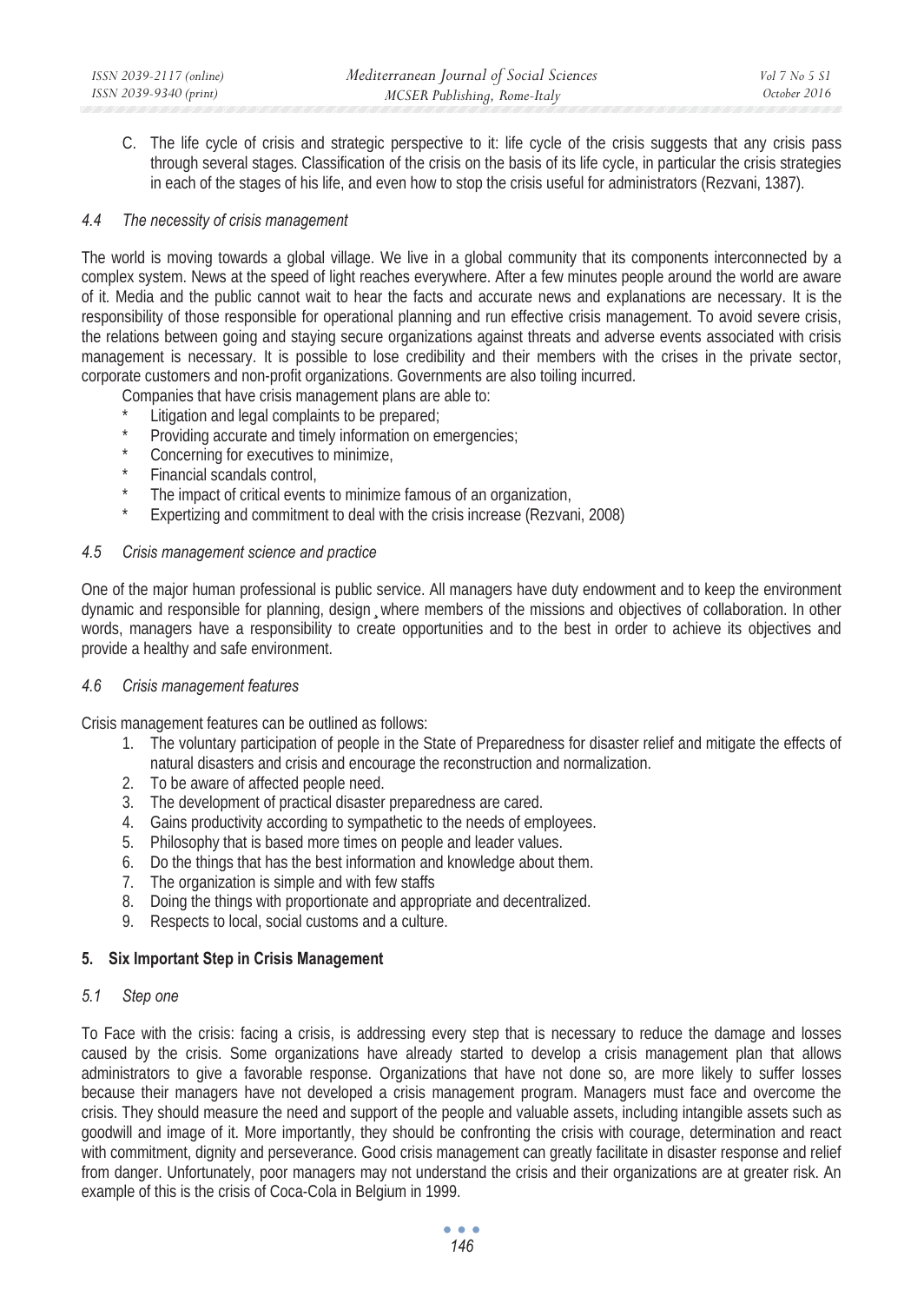### *5.2 Step two*

Re-thinking: after checking a crisis through the face of it, the manager for compensation requires mental fatigue caused by this pressure and need a rest. But this should not delay too long. This pause and rest is an opportunity for managers to find answers to the following questions:

- 1 What happened and how?
- 2 What is the cause of this incident?
- 3 Why is this happens?

In terms of learning, reflection is actually sympathetic to understand the mistakes of the past and find a better way and avoid mistakes in the future reference. Damage caused by the crisis should be thoroughly evaluated to determine the importance and negative effects for the organization. Such an assessment could result often ignore important lessons about crisis management. In an organization that runs crisis management program in response to the crisis, rethinking meant to look deep into crisis management program to re-test its effectiveness. Look for areas of vulnerability that may not be explored or completely removed, can be specified in crisis management program. Rethinking to address these issues, are the basis and foundation for the effort needed to strengthen institutional capacities in learning and prevent the crisis.

### *5.3 Step Three*

Modernization program: If managers do not believe in the principle of continuous improvement, re-examine draws their attention to organizational readiness before the crisis. So after re-repair methods the next logical step should be carried out. If there is no crisis management plan, of course, must be added to the toolbox management. It is possible that some formidable opponents in the organization before the crisis, insist on the introduction of a formal crisis management plan. On the other hand, if you already have a crisis management plan, rethinking should be taken into account lessons learned from the crisis that has been over. Methods of modernization program requires that managers and colleagues who have common idea of continuous improvement, change and play the role of defender. If managers play this role well, and work colleagues and other partners (opponents) provide and make positive changes as a result of these positive changes, the organization will be stronger and less vulnerable.

### *5.4 Step Four*

A sense of crisis: the main objective of sense is finding early signs of a potential crisis. In fact, this step is under consideration of internal and external environment of an organization. Analysis of strengths, weaknesses, opportunities and threats to public scrutiny and recognize the alarming trends may threaten the organization and will help. Although predicting a crisis is not an exact science, but should be considered as an essential part of planning of an organization's crisis. Feeling more accurately predict the crisis in the sense that it is necessary. In addition, administrators can increase the other two methods to successfully embody the sense of crisis. In the first method, they may wish to stroll through management techniques to run. This allows closer contact with other people in the organization. Talking and listening to the conversations of subordinates and colleagues, particularly those who work on the front line (such as sales staff), provide more and better ideas about different crisis scenarios may be managers' encounter in an organizations. The second valuable way is the network working. When managers participate more fulfilling Affairs and create more cooperation, they can enjoy the benefits of increased access to valuable information.

### *5.5 Step Five*

Intervention and acting: Feel and understand the signs of crisis at a time when early signs of risk is so well known that cannot be overlooked, and administrators may be forced to intervene. A review of these symptoms, consult with experts and risk assessment of all relevant factors to ensure that these symptoms can lead to crisis, that is important for managers. Obviously, the perception and analysis of managers in achieving the final result is of utmost importance. If managers are confident that intervention is a good way, to quickly and timely intervention strategy intended to implement. The best strategy is to inhibit the growth of a crisis and its potential to radically curb. If crises are not restrained, although in the early stages of formation, they desire to develop and so increases that are uncontrollable and deadly. Intervention is certainly a step in crisis management problem. Although intervention is a necessary step, if managers want their organizations for quickly escape from the trap of a crisis spreading liked, basically the more resources will be needed to overcome.